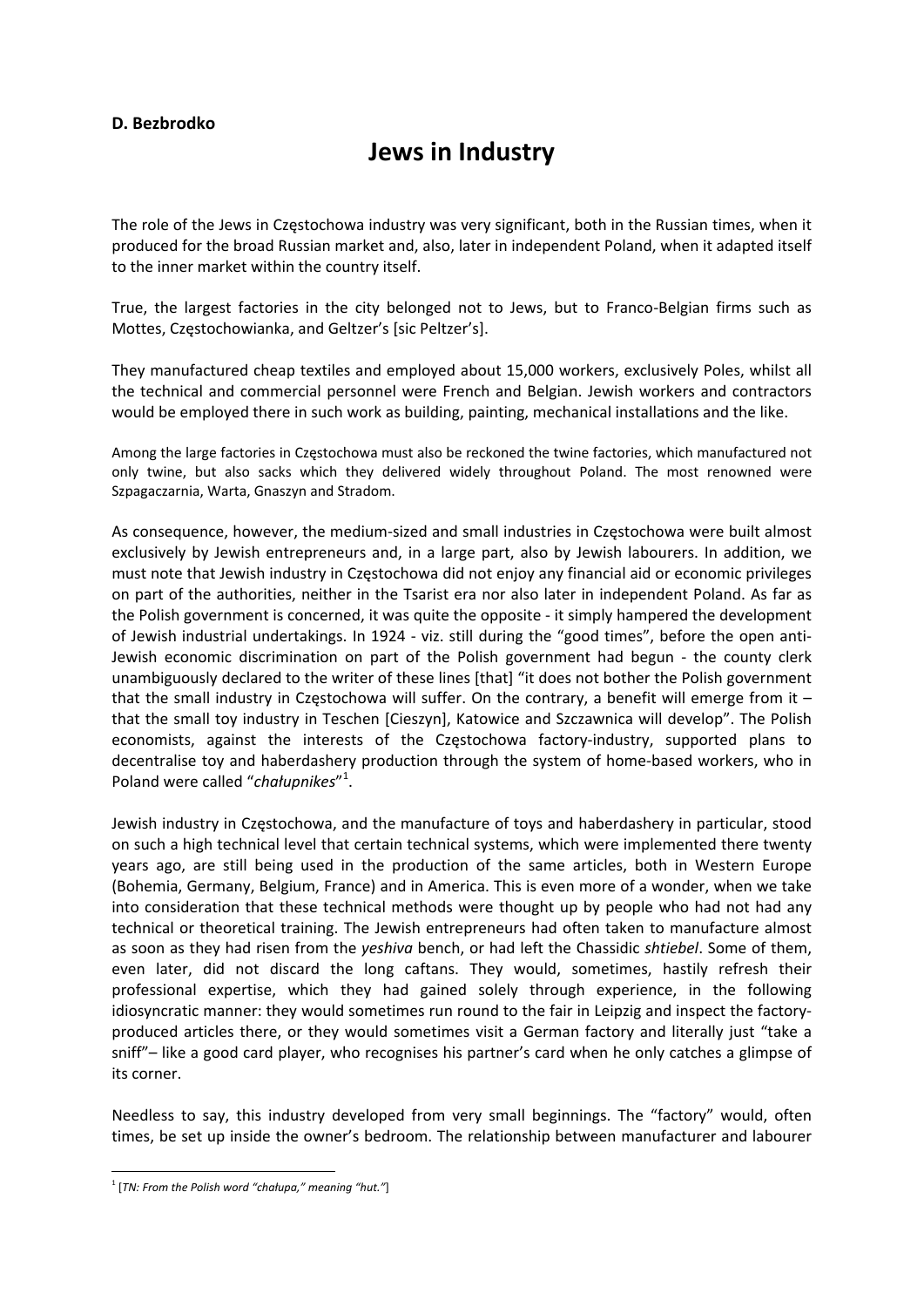was "patriarchal", even long after the factories had been built in a modern fashion. Several workers from Werde's gold factory, from Jerzy Landau's celluloid factory, [and] from Wajnberg's comb factory sometimes still recount how, together with their employers, they would sometimes interrupt the work at dusk and go to pray *minche‐ma'ariv* [the afternoon and evening services] in the little synagogues, which were set up inside the factories themselves. With great effort, the manufacturers would bring the money together which with to pay the workers and they would also often wrack their brains as to how to have a voucher from a merchant discounted [by a discount‐broker]\*). At the time, the toy manufacturers faced another great problem in acquiring raw materials, such as celluloid, sheet nickel, mirrors and the like. These [following] reminiscences of that bygone pioneering era were presented to the author of these lines by the manufacturers Landau, Wajnberg, Zeligson, Ringelblum, Haberman, Rozenberg and others.

The following pioneers distinguished themselves in the celluloid, toys and haberdashery industries:

Jerzy Landau founded his factory at the end of 1900. He produced combs, beads, [and] dolls, and distributed them throughout the whole of Russia, using his own travelling representatives. The Jewish workers in his factory were increasingly replaced by Christians. Some of the old Jewish workers worked their way up to becoming office employees or technical personnel; a certain number took advantage of their experience to open their own little factories.

The St. [Stanisław] Wajnberg factory on ul. [Prawe] Wały<sup>2</sup> specialised in the manufacture of combs.

Szmulewicz, Ferleger, Bryll, Hocherman, [and] Mic produced toys. Rozenberg, on ul. Krótka, manufactured combs, dolls and, for the most mirrors also.

Zeligson, at Ogrodowa 55, through his travelling representatives, sold not only combs of his own production throughout Russia, but also those which he bought from smaller manufacturers.

Ruzewicz produced celluloid dolls, combs and mirrors.

Glazer, whose family is now in America, was one of the first manufacturers of rubber clothing [accessories] – i.e. celluloid collars, cuffs, [and] shirtfronts, which people in Poland wore in those times.

Fridman, on ul. Fabryczna, had a factory of beads and combs. Besides these enumerated, there were many other larger and smaller factories of this type.

The Częstochowa Jews also developed a huge industry of souvenir articles, which consisted of devotional objects ‐ although Jews were officially banned from engaging in this. This industry's most important manufacturers were Fajgelewicz and Wajnbaum. The latter was a family with many branches and was a very capable one.

In the metal industry, the Szaja brothers' cufflinks factory took the first place. They were renowned for having sharp minds in constructing the most complex templates. They had inherited this skill from their father. Even though each of the brothers worked for himself, they were still always

<sup>\*)</sup> In the Russian times, it was customary for the tradesman to present the manufacturer with a voucher for a year's time. This custom even found an expression in a humorous play on words: "*Gad* [pronounced "God" in Yiddish], *a troop shall overcome him: but he shall overcome at the last.*" [Genesis 49:19] The pun is built upon the word "*God*," which in Russian means "a year." [*TN: Meaning that, although the voucher system was devastating for them, the manufacturers somehow managed.*]

<sup>2</sup> [*TN: Its name was changed in 1919 to Aleksandrowska, and then in 1926 to Wilsona (source:*

*http://cgk.czestochowa.pl/miesiecznikartykul/36).*]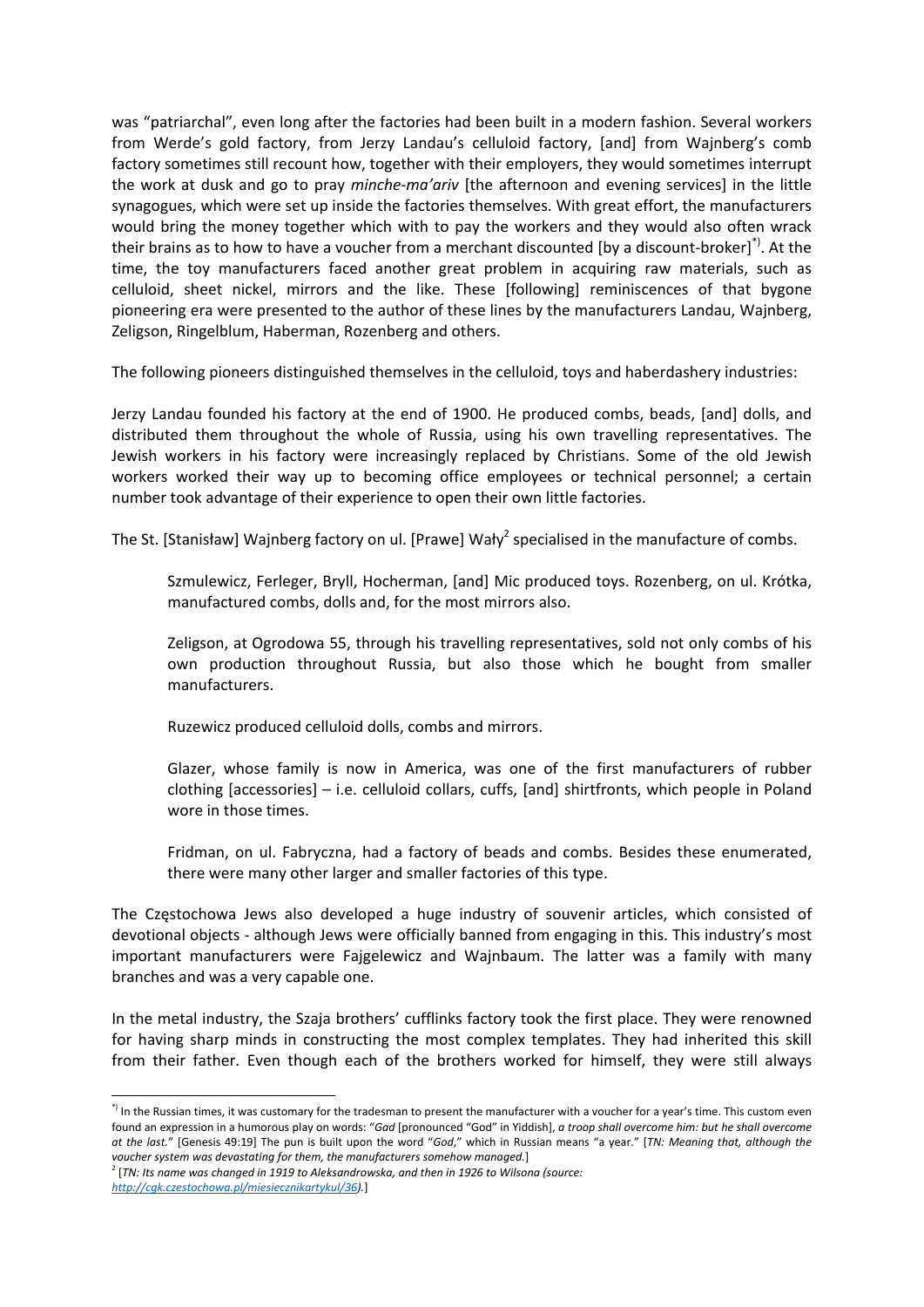connected. The leader was Herman Szaja ‐ not the eldest, but the most intelligent. He would travel to Germany with great frequency. He would also be appointed as mediator to resolve disputes among traders.

As president of the Jewish Merchants and Manufacturers Union in Częstochowa, it was often his lot to intervene with the Polish government. In 1920, he headed a delegation to the Częstochowa *starostwo* [district office] concerning the law of rest on Sunday, which forced the Jewish craftsmen and manufacturers to rest two days a week (this law was specifically aimed at Jewish trade and Jewish craftsmen).

Among the pioneers of the toy industry and metal "novelty" (souvenir) articles, the Weksler family was of renown. The father of the family was named Herszl Weksler. His two sons made templates for the little manufacturers who did not have their own machinists. Mojsze Weksler, one of the sons, graduated from the Crafts School and became an artist in his trade. He allowed himself to be paid well for his work or for his professional recommendations. He was a much esteemed and good man, and was very active in the SS [Zionist‐Socialist] Party in 1905 and later.

Częstochowa also had factories making heavy‐duty iron articles, such as chains for industry, implements for farming, [and] hinges and other household items.

The foremost position in this field was held by manufacturers Ickowicz and Horowicz. The Ickowicz family consisted of half a dozen brothers. Each had his own little factory and each manufactured a different metal item.

The large needle factory, which was set up in the most modern manner, not only according to the concepts of Russia and Poland, but also those of Western Europe – belonged to Henig and Werde. Both partners were great philanthropists.

Chanania Goldberg's watch factory was, for a long time, the only one in Poland. Goldberg's patents were utilised in the production of watches in Switzerland. He would receive regular payments for this (royalties). He was also a good organiser and had, in the middle of the day, enough time to sit in Błaszczyński's [café] playing a game of chess, at which he was a master.

The production of knives, [both] cheaper and better ones, was for the most part in Christian hands. In this case, the Jews were suppliers of raw materials and buyers of the finished products. The owner of the largest factory, [however], was actually a Jew by the name of Rozencwajg.

The Częstochowa iron foundries had sales, very far from the borders of Poland, of pots, ovens, irons and various other household items. They also manufactured machine parts for the Częstochowa industry. One of the first was Wulkan, founded by a Russian company. The director of the factory was Engineer Ratner, a well‐known communal and cultural activist in Częstochowa. Other Jewish employees were Ajzenberg, Szwarc, Kisin, [and] Jakób Rozenberg. Following Poland's independence, the Polish government took over the factory. All the Jewish employees were removed. Some of them, together with Szmul Goldsztajn, established another ironworks ‐ *Metalurgia*.

Also, the large ironworks in Raków, *Huta Hantke*, was alive thanks to Jewish commercial spirit, because only Jews distributed and took up their products.

Częstochowa was famed for its two categories in the mirror industry:

1) Factories which made mirrors from window glass, which was cut [to size] and delivered to the factories which inserted them into metal, wooded or celluloid frames; and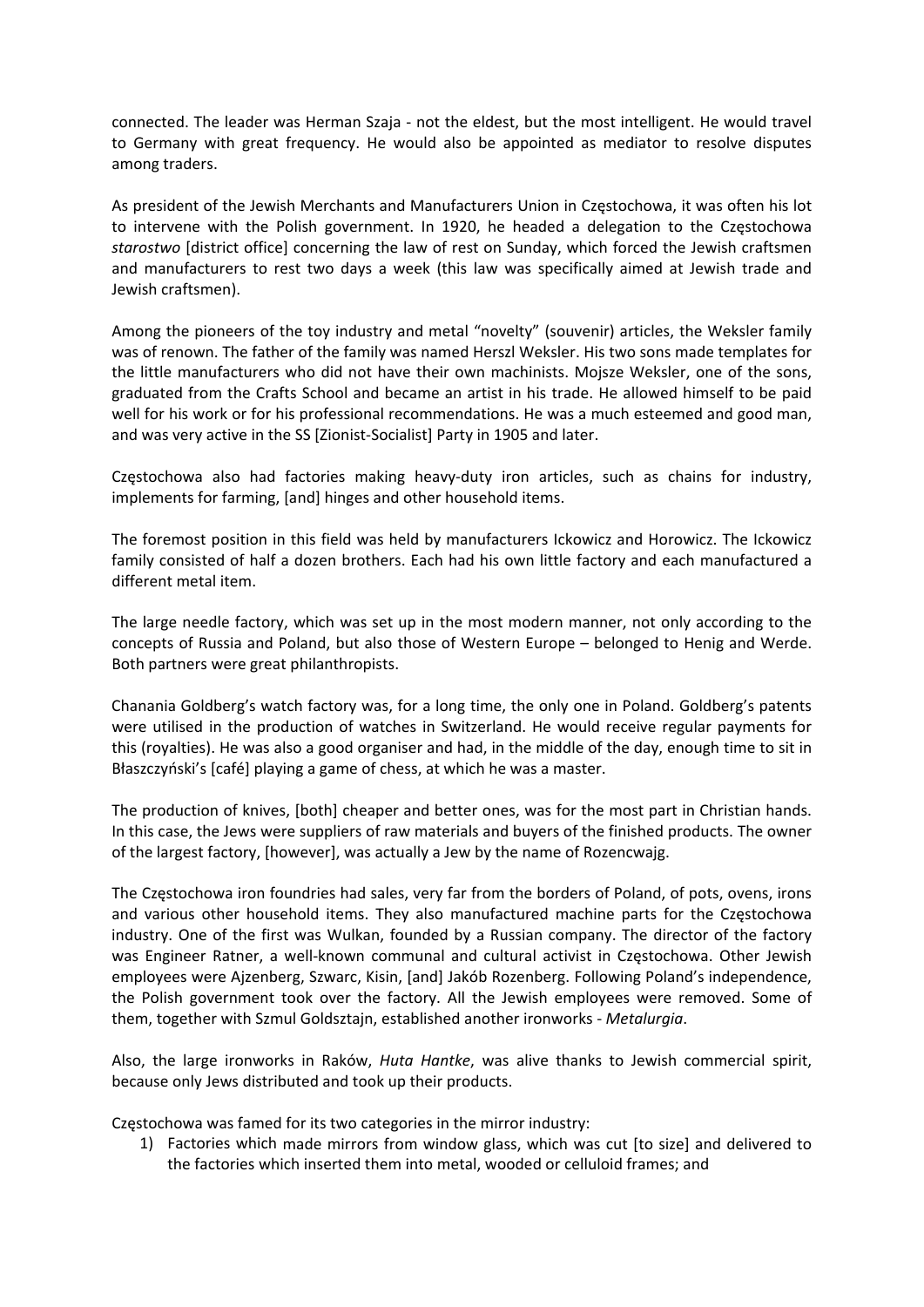2) Factories which manufactured finished mirrors, which their commission agents distributed throughout the whole of Russia. Later, after 1918, when the Russian market collapsed, these mirrors found a market not only throughout all Poland, but also in Romania and Bulgaria, where they competed with the German products. Such was the state of affairs until the Germans implemented the dumping system<sup>3</sup>.

The renowned mirror factories were J.L. Bezbrodko, Stopnicki & Orbach, Grylak, Sercarz, Waga, Epelbaum, Bryll & Hocherman, Gedalia Szpizman, Rozenberg, Mendel Szmulewicz, H. Hocherman, [and] Hamburger [&] Hocherman.

One of the first mirror manufacturers was Josef Bezbrodko. He came from Russia. Being the second generation in the production of mirrors (in Moscow in 1864), he was well‐acquainted with the good taste of the Russian market. Warsaw, too, had a large mirror industry, but they bought the raw materials in Częstochowa, mostly due to the superior technical facilities and the better working system.

Kohn's paper factory was one of the largest paper factories in Russia. Old Jews used to call it "the mill", because it utilised a great deal of water power from the Warta.

Markusfeld's *Malarnia* distributed its wallpaper and coloured paper to the furthest corners of Russia. This same Markusfeld also owned *Kapeluszarnia* ‐ a hat and cap factory ‐ and *Klejarnia*, which manufactured glue and other chemical products.

Częstochowa Jews were also the pioneers of the paint industry. Certain Częstochowa paints [even] competed with the German [firm] IG Farben. We must mention, first and foremost, the two large factories - one of Dr Zaks, a public activist from the assimilationist faction, and [the other] of Dr Wolberg, whose children were active in Częstochowa's radical circles.

Alongside the production of sacred icons, the manufacture of wooden baguettes<sup>4</sup> for frames developed early on in Częstochowa. The most well‐known firms were Kopiński and Szmulewicz.

Another branch of the wood industry - the manufacture of furniture - only developed in the later years.

The button industry also belonged to those industries in which Częstochowa played a pioneering role. The button factories in Częstochowa were among the leaders in Poland and even throughout the whole of Russia. The most renowned and largest factory in this field was Grosman's. Some of his descendants have already left the Jewish People altogether. The first automobile in Częstochowa was brought by one of the Grosmans.

Częstochowa had the first joiner's glue factory in Russia ‐ the *Klejarnia*, founded by Henryk Markusfeld. The technical work at the factory was managed by a great man of science in chemistry, and a warm Jew. He was the founder of the Częstochowa Horticultural Farm.

Smaller industries, in which Jews took part, were in the manufacture of brushes from imported rice‐ straw, apart from an entire array of smaller factories such as Handelsman and others ‐ the most well-known was the Rozencwajg firm. In the chemical industry, we must mention Fajga's candle factory [and] the soap factories of Dziubas & Fiszel, Chaskiel Broniatowski and the German, Krüger.

<sup>3</sup> [*TN: Viz. flooding foreign markets with low‐priced goods.*]

<sup>4</sup> [*TN: Thin, half‐round moulding, sometimes carved, and enriched with foliage etc.*]